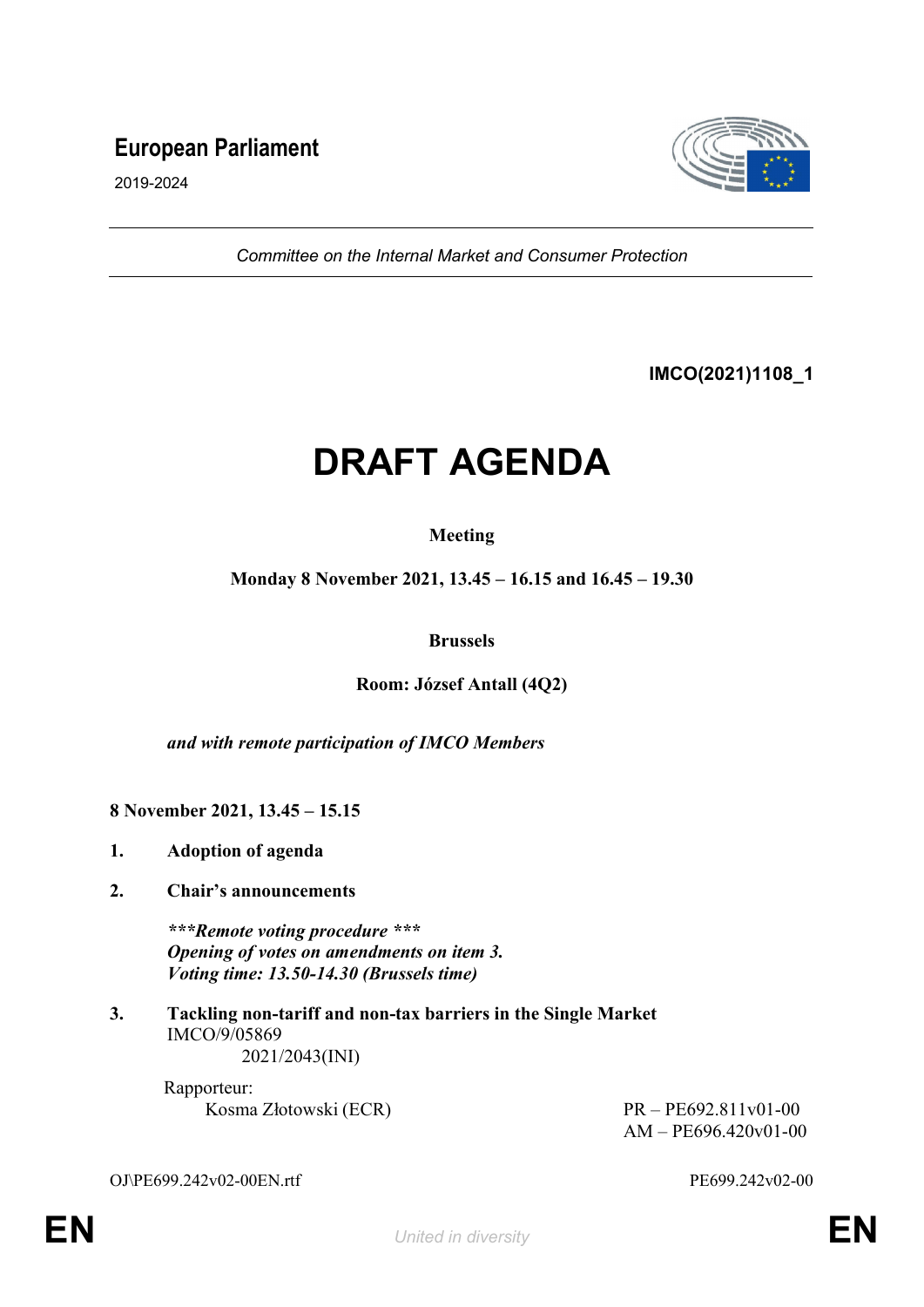| Hilde Vautmans (Renew)                       | $AD - PE691.105v02-00$<br>$AM - PE692.687v01-00$                                                                                                                                                                                                |
|----------------------------------------------|-------------------------------------------------------------------------------------------------------------------------------------------------------------------------------------------------------------------------------------------------|
|                                              |                                                                                                                                                                                                                                                 |
|                                              |                                                                                                                                                                                                                                                 |
|                                              |                                                                                                                                                                                                                                                 |
|                                              |                                                                                                                                                                                                                                                 |
| Antonius Manders (PPE)                       | $PA - PE695.236v01-00$                                                                                                                                                                                                                          |
|                                              | $AM - PE697.608v01-00$                                                                                                                                                                                                                          |
|                                              | $AM - PE697.546v01-00$                                                                                                                                                                                                                          |
|                                              |                                                                                                                                                                                                                                                 |
| Responsible:<br>ENVI*<br>Simona Bonafè (S&D) | $PR - PE696.435v02-00$                                                                                                                                                                                                                          |
|                                              | $AM - PE699.188v01-00$                                                                                                                                                                                                                          |
|                                              | $AM - PE699.086v01-00$                                                                                                                                                                                                                          |
|                                              | $AM - PE699.187v01-00$                                                                                                                                                                                                                          |
|                                              | $AM - PE699.087v01-00$                                                                                                                                                                                                                          |
| Consideration of compromise amendments       |                                                                                                                                                                                                                                                 |
|                                              | Adoption of draft report<br>Regulation concerning batteries and waste batteries, repealing Directive<br>2006/66/EC and amending Regulation (EU) No 2019/1020<br>2020/0353(COD)<br>$COM(2020)0798 - C9-0400/2020$<br>Rapporteur for the opinion: |

#### *With the Commission*

#### **5. Presentation of the Commission report on the implementation of the Firearms Directive**

#### **6. Chair's announcements**

Result of the remote voting procedure on amendments on item 3.

*\*\*\*Remote voting procedure \*\*\* Opening of final vote on item 3. Voting time: 16.15 - 16.45 (Brussels time). The results of the final votes will be communicated in writing and published on IMCO website.*

# **8 November 2021, 15.15 – 16.15**

*In camera*

**7. Coordinators' meeting**

*\* \* \**